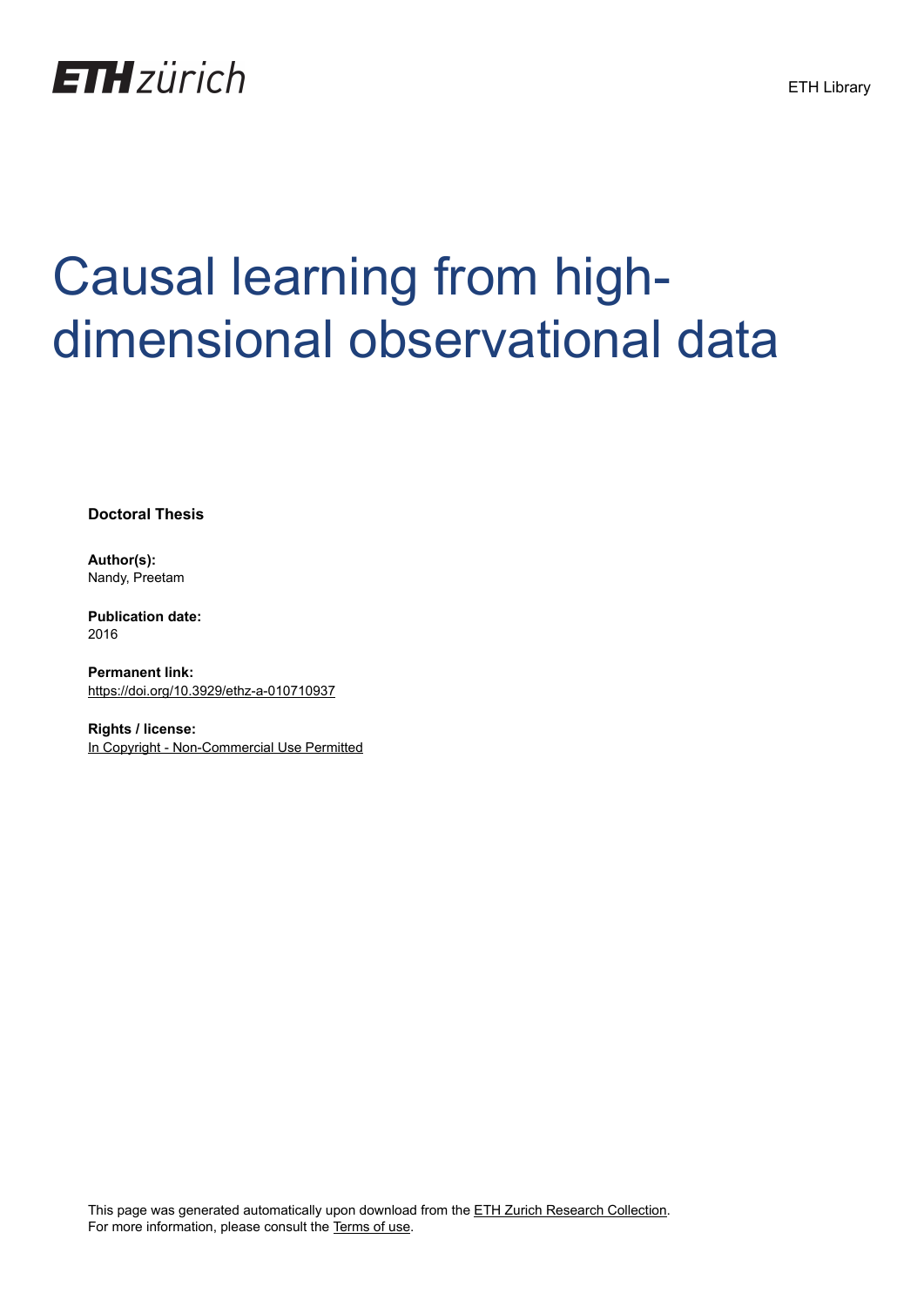Diss. ETH No. 23751

## CAUSAL LEARNING FROM HIGH-DIMENSIONAL OBSERVATIONAL DATA

A dissertation submitted to ETH ZURICH

> for the degree of Doctor of Sciences

presented by PREETAM NANDY Master of Statistics, Indian Statistical Institute born August 15, 1988 citizen of India

accepted on the recommendation of Prof. Dr. Marloes Maathuis, examiner Prof. Dr. Nicolai Meinshausen, co-examiner Prof. Dr. Thomas Richardson, co-examiner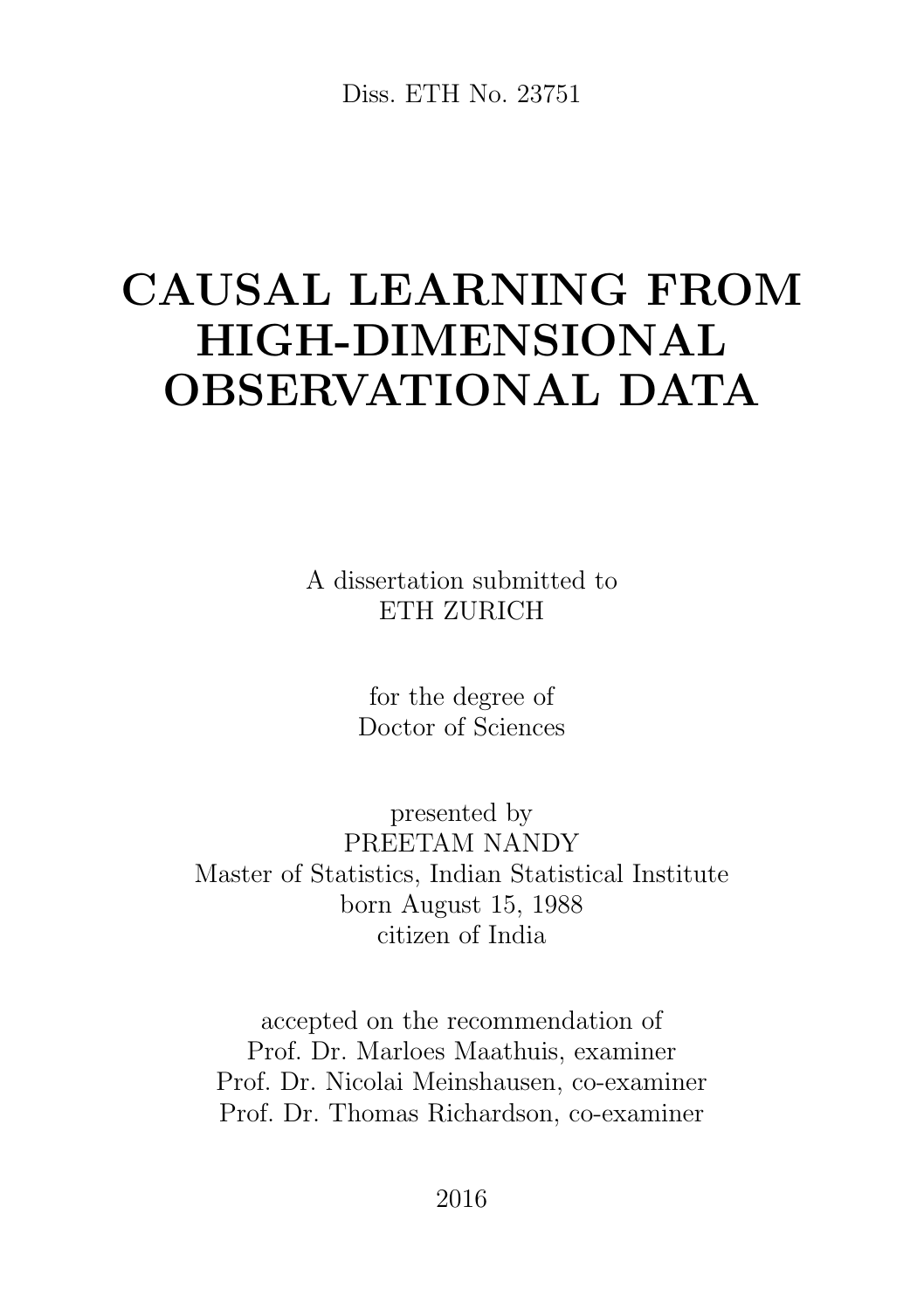## Abstract

Many scientific questions are causal in nature. Observational studies are sometimes the only source of information for answering such questions, especially when intervention experiments are impractical or unethical. Moreover, even if intervention experiments are possible, readily available observational data can be used, for example, in prioritizing much more expensive and time-consuming experiments.

In the first part of this thesis, we consider the estimation of joint intervention effects from high-dimensional observational data. For example, one can think of predicting the effects of double or triple gene-knockouts on other genes, based on observational gene expression profiles. There is an existing method, called IDA, to predict (bounds on) single intervention effects (e.g., single gene knock-outs) from observational data. Since the space of possible intervention experiments grows exponentially in the number of simultaneous interventions, having an IDA-like tool to predict the effect of multiple simultaneous interventions is highly desirable in order to plan and prioritize such experiments. We therefore develop a new method, called joint-IDA, to estimate (bounds on) the effect of multiple simultaneous interventions. This is a challenging extension, because the estimation of causal effects with covariate adjustments no longer works for joint interventions. Moreover, we relax the linearity and the Gaussianity assumptions of IDA and extend its high-dimensional consistency results to joint-IDA. We evaluate the estimators in simulation studies and also illustrate them on data from the DREAM4 challenge.

The second part of the thesis focuses on causal structure learning from high-dimensional observational data. This is, in fact, the first step of both IDA and joint-IDA, as these methods do not assume the causal structure to be known. The main approaches for causal structure learning are so-called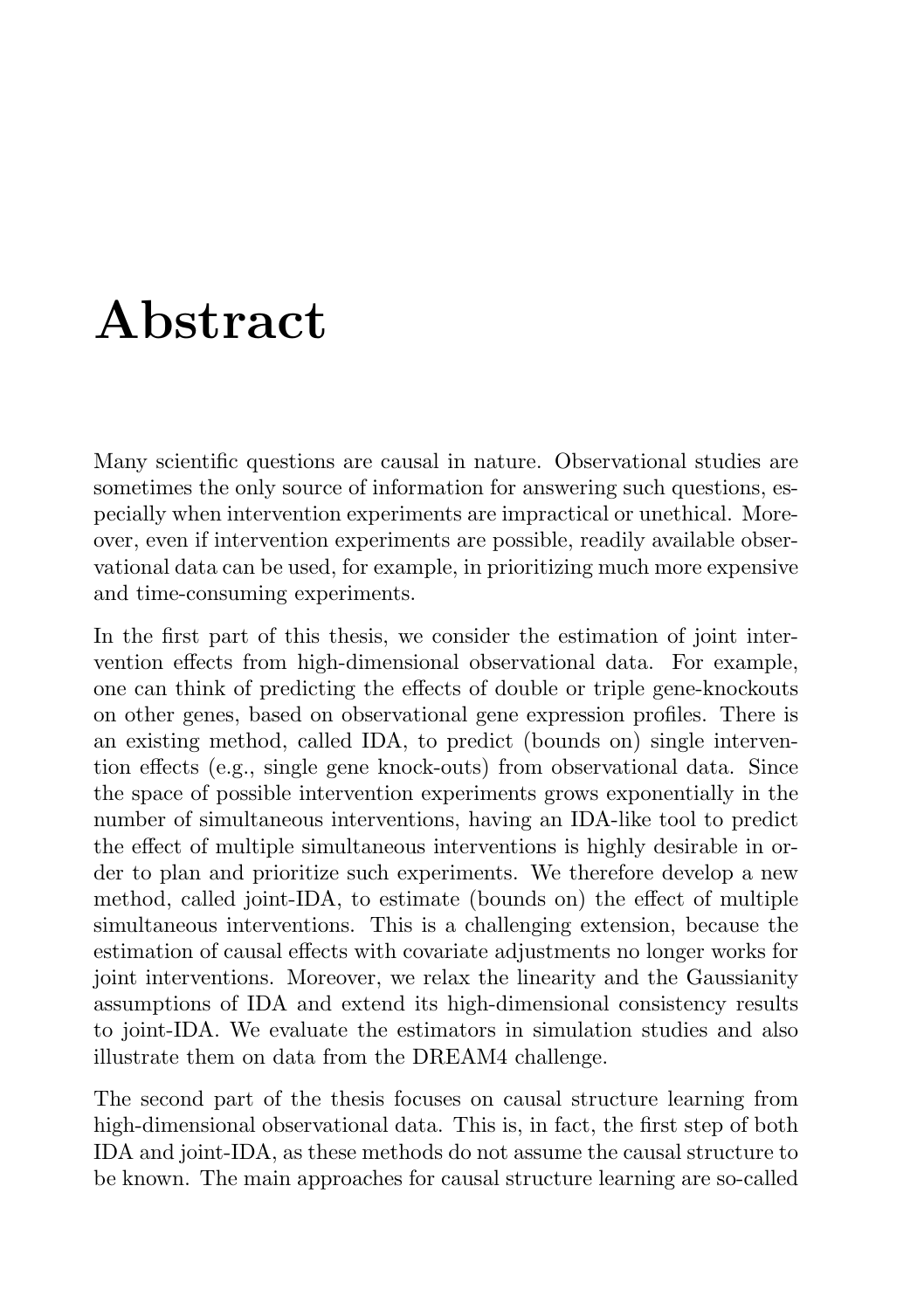constraint-based, score-based or hybrid methods. Hybrid methods borrow ideas from both constraint-based and score-based methods, and often use a greedy search on a restricted search space in order to achieve computational efficiency. Such methods tend to work well in practice, but very little was known about their theoretical properties. We show that a naive hybrid version of the score-based greedy equivalence search (GES) is inconsistent, meaning that the algorithm cannot learn the correct causal structure even with infinite samples. We also show that we can achieve consistency with an adaptive modification of the search space. This leads to the Adaptively Restricted GES (ARGES) algorithm. Further, we show that both GES and ARGES are consistent in certain sparse high-dimensional settings. To our knowledge, these are the first high-dimensional consistency results for score-based and hybrid algorithms. In simulation studies, we found that ARGES combines the best aspects of the constraint-based PC algorithm and the score-based GES algorithm: the fast computation of PC and the good estimation performance of GES.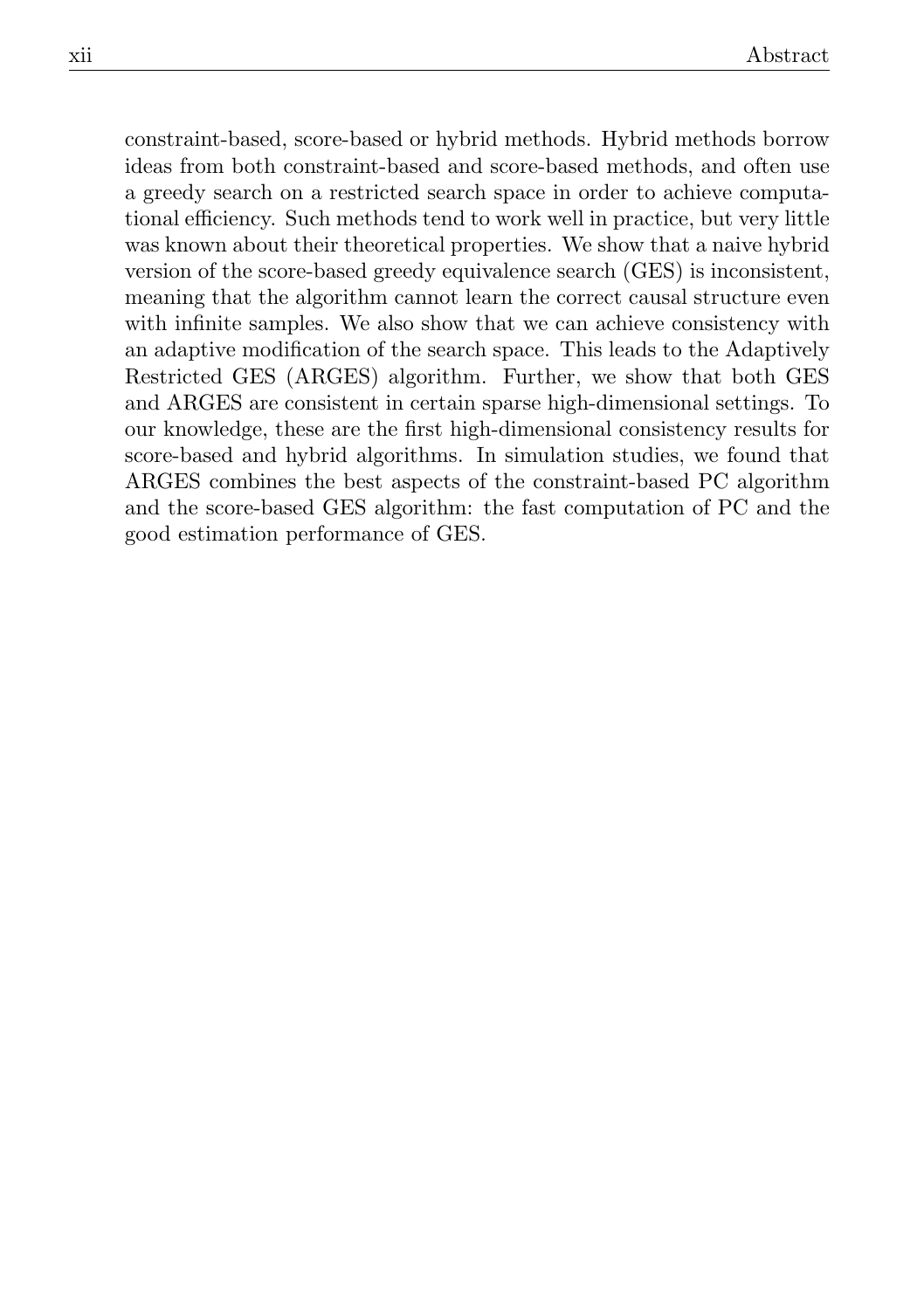## Zusammenfassung

Viele wissenschaftliche Fragestellungen sind von kausaler Natur. Beobachtungsstudien sind manchmal die einzige verfugbare Informationsquelle, um ¨ solche Fragen zu beantworten, insbesondere dann, wenn Interventionsexperimente nicht durchführbar sind. Aber auch wenn Interventionsexperimente möglich sind, können bereits vorhandene Beobachtungsdaten zum Beispiel zusätzlich benutzt werden, um teurere und zeitaufwändige Experimente zu priorisieren.

Im ersten Teil dieser Doktorarbeit befassen wir uns mit dem Schätzen von gemeinsamen Interventionseffekten basierend auf hochdimensionalen Beobachtungsdaten. Zum Beispiel möchten wir den Effekt eines doppelten oder dreifachen Gen-Knockouts auf andere Gene, ausschliesslich basierend auf beobachteten Genexpressionsmustern, vorhersagen. Es existiert bereits eine Methode namens IDA, um basierend auf Beobachtungsdaten (Schranken für) einzelne Interventionseffekte (zum Beispiel, von einzelnen Gen-Knockouts) vorherzusagen. Da aber der Raum möglicher Interventionsexperimente exponentiell w¨achst in der Anzahl gleichzeitig zugelassener Interventionen, wäre es äusserst wünschenswert, eine IDA-ähnliche Methode zu haben, die den Effekt mehrerer gleichzeitig stattfindender Interventionen vorhersagt und damit die Planung und Priorisierung solcher Interventionsexperimente ermöglicht. Zu diesem Zweck entwickeln wir die neue Methode joint-IDA, um (Schranken für) den Effekt mehrerer gleichzeitig stattfindender Interventionen zu schätzen. Dies ist eine anspruchsvolle Erweiterung, da die Schätzung kausaler Effekte via covariate adjustments nicht mehr funktioniert fur gleichzeitig stattfindende Interventionen. Wir ¨ schwächen zudem die Linearitäts- und Gaussianitätsannahmen von der IDA-Methode ab und erweitern deren Konsistenzresultate auf joint-IDA. Wir evaluieren die Schätzer in Simulationsexperimenten und wenden sie zusätzlich auf einen realen Datensatz der "DREAM4 challenge" an.